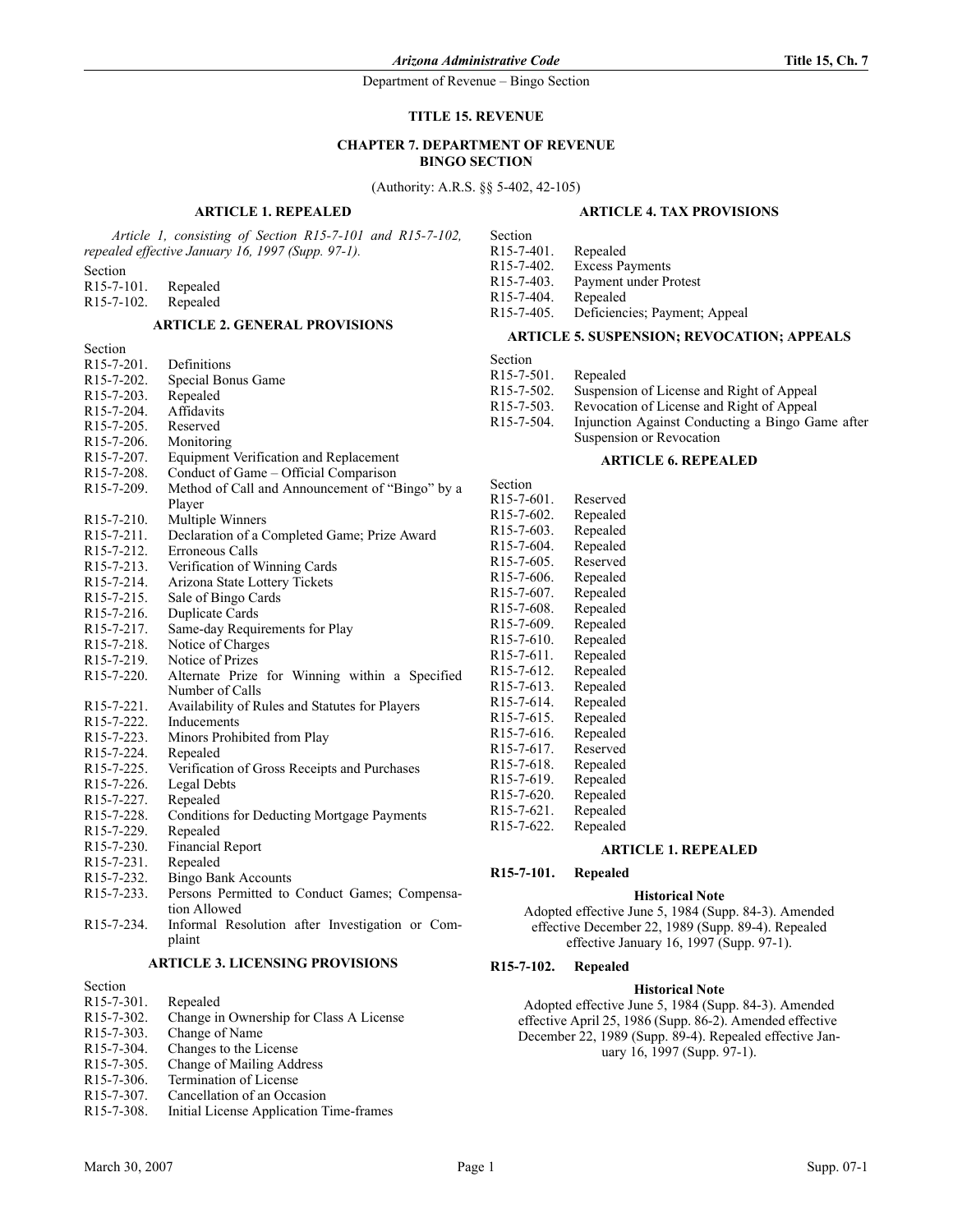# **ARTICLE 2. GENERAL PROVISIONS**

#### **R15-7-201. Definitions**

In addition to the definitions provided in A.R.S. § 5-401, unless the context requires otherwise, the following definitions apply to this Chapter and to A.R.S. Title 5, Chapter 4:

"Bingo" means a game of chance in which a prize is awarded to a player who obtains a designated pattern or sequence of numbers or symbols on a card that are the same as the pattern or sequence of numbers or symbols selected at random. When placed in quotation marks, "bingo" means the designated pattern or sequence of numbers or symbols needed to win a bingo game.

"Bingo worker" means a manager, supervisor, proceeds coordinator, or assistant who is participating in any manner in the holding, operating, or conducting of the bingo occasion.

"Books and records" means documents relating to the financial affairs of an organization kept in the organization's regular course of business and include the following:

Bank account records,

Journals and ledgers,

Receipts and invoices,

Winner signature sheets,

Verification reports required under R15-7-225,

Game programs, and

Any other documents used in connection with bingo operations.

"Calendar week" means seven days, beginning at 12:00:01 a.m. Sunday and ending midnight Saturday, Arizona time.

"Caller" means the person calling the bingo balls at an occasion.

"Card" means a device of bingo play such as a sheet of paper that is provided by a licensee to a player before the start of a game, that bears parallel rows of spaces with each space, except a designated "free" space, containing numbers or symbols, and that is part of a deck, group, or series of cards, no two of which are alike. A space on a card may contain a preprinted pattern in addition to a number or symbol.

"Cover-all" means a bingo game in which the designated bingo pattern is all spaces on a card.

"Day" means a 24-hour period beginning at 12:00:01 a.m. Arizona time and ending at 12:00:00 p.m.

"Department" means the Arizona Department of Revenue.

"Door prize" means a type of inducement in which a prize is given to an individual, selected at random, who is present on the premises during a bingo occasion.

"Inducement" means:

Anything of value given to a person at a bingo occasion, other than a prize awarded for obtaining "bingo"; or

The sale of anything to a person at a bingo occasion for less than its fair market value.

"Player" means an individual, 18 years of age or older, who pays the admission fee, if any, to be admitted to the premises and who plays one or more cards.

"Proprietary, equitable, or credit interest" includes any arrangement in which a person has:

A security interest or lien that is attached to any property of a licensee,

A right to sell or lease to a licensee, or

A right to reacquire property sold to a licensee.

"Receptacle" means a container, such as a blower and cage, that holds the bingo balls or objects used in bingo games.

"Special bonus game" means a series of bingo games, played on the same day of each week during a calendar quarter, with a quarterly prize limit of \$12,000.

"Split-the-pot" means a bingo game in which the prize is a portion of the money received from card sales.

"Wild number bingo" means a game of bingo in which a ball is drawn from a receptacle or selected using another random method to determine all wild numbers for a game and all wild numbers are deemed called.

"Winner-take-all" means a game of bingo in which the prize is all money received from card sales.

# **Historical Note**

Adopted effective June 5, 1984 (Supp. 84-3). Amended effective April 25, 1986 (Supp. 86-2). Amended effective December 22, 1989 (Supp. 89-4). Amended by final rulemaking at 9 A.A.R. 4186, effective November 8, 2003 (Supp. 03-3).

# **R15-7-202. Special Bonus Game**

- **A.** A Class B or C licensee may hold only one special bonus game on the same respective day of each calendar week. A licensee shall continue a special bonus game throughout the calendar quarter in which the special bonus game begins or until the total prize amount awarded for the game reaches \$12,000.00 in the aggregate per quarter. The licensee shall not carry over any unused portion of the \$12,000.00 limit into any other quarter. A licensee may conduct no more than five different special bonus games per quarter.
- **B.** A licensee wishing to conduct a special bonus game shall submit the application provided by the Department and receive written approval before initiating the special bonus game. A manager of the licensee shall attest to the accuracy of the application by signing the application. Each special bonus game application shall include the following:
	- 1. The licensee's name, address, and license number;
	- 2. The day of the week the special bonus game will be played;
	- 3. A description of the manner in which the special bonus game will be conducted and the total amount of prize money to be offered each quarter;
	- 4. The pattern that will be required to win the bingo game;
	- 5. The number of calls within which the pattern must be accomplished to win the prize, if applicable;
	- 6. The dollar value of each designated prize;
	- 7. The type of card to be used; and
	- 8. The cost per card to the player.
- **C.** The Department shall approve only a special bonus game application that is complete and that describes a special bonus game that complies with A.R.S. Title 5, Chapter 4, and this Chapter. The Department shall return the application to the licensee with either an approval or an explanation for the disapproval within 14 days of the receipt of the application. The licensee may amend the application and resubmit it for the Department's approval.
- **D.** A licensee may cancel a special bonus game by sending written notice to the Department before the beginning of a quarter. The licensee shall submit a special bonus game application before changing any aspect of the special bonus game as described in the application under subsection (B). A change of a special bonus game may take effect only on the first day of a quarter. The approval to hold special bonus games shall be conspicuously displayed at the place where the games of bingo are to be conducted at all times during any game.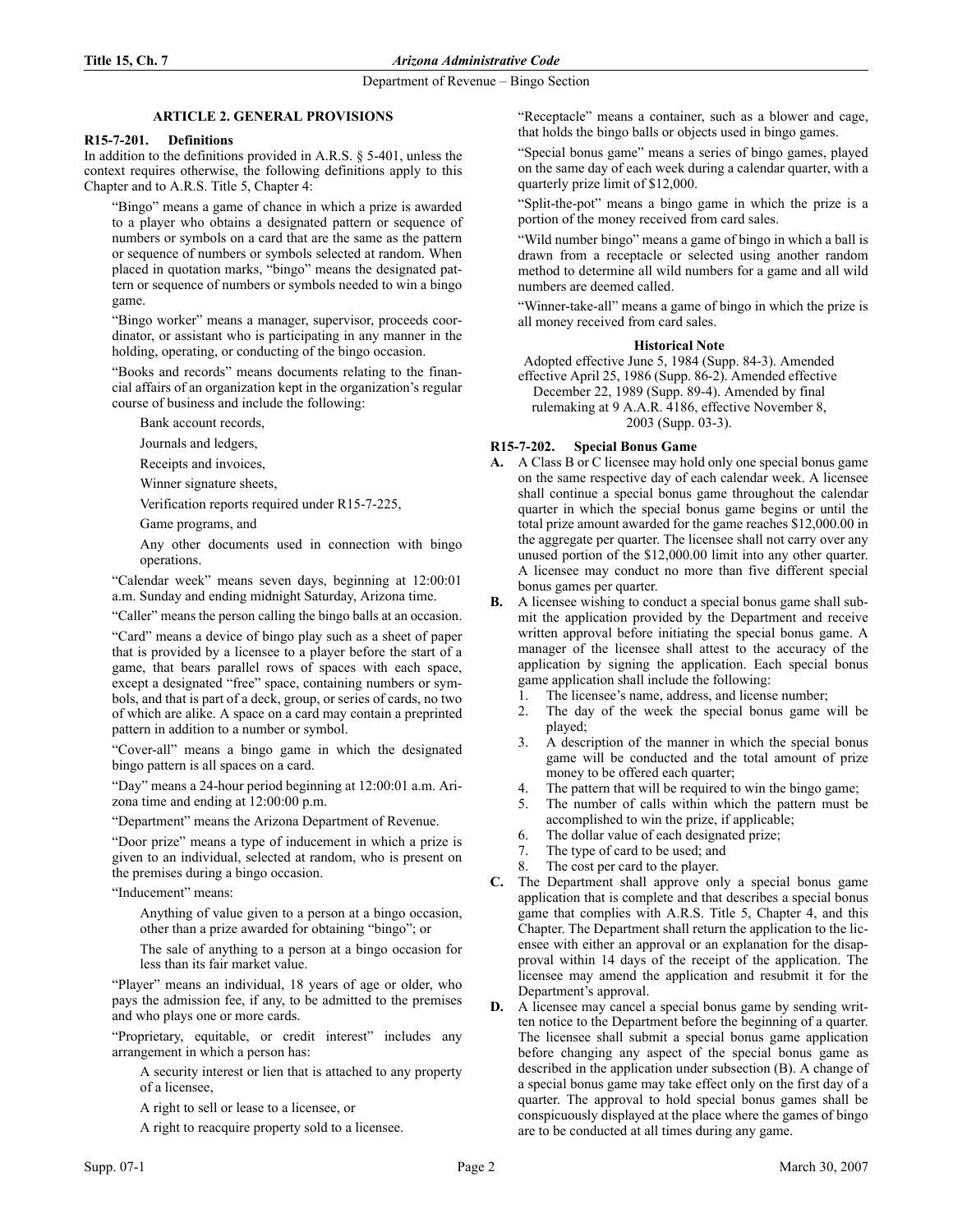#### **Historical Note**

Adopted effective April 25, 1986 (Supp. 86-2). Amended effective December 22, 1989 (Supp. 89-4). Amended by final rulemaking at 9 A.A.R. 4186, effective November 8, 2003 (Supp. 03-3).

#### **R15-7-203. Repealed**

#### **Historical Note**

Adopted effective June 5, 1984 (Supp. 84-3). Repealed effective December 22, 1989 (Supp. 89-4).

#### **R15-7-204. Affidavits**

A person submitting an affidavit required under A.R.S. § 5-404 shall use a form provided by the Department and sign the affidavit under penalty of perjury.

#### **Historical Note**

Adopted effective June 5, 1984 (Supp. 84-3). Amended effective December 22, 1989 (Supp. 89-4). Amended by final rulemaking at 9 A.A.R. 4186, effective November 8, 2003 (Supp. 03-3).

#### **R15-7-205. Reserved**

#### **R15-7-206. Monitoring**

A licensee shall prohibit any unauthorized person from conducting a bingo game.

# **Historical Note**

Adopted effective June 5, 1984 (Supp. 84-3). Amended effective December 22, 1989 (Supp. 89-4). Amended by final rulemaking at 9 A.A.R. 4186, effective November 8, 2003 (Supp. 03-3).

#### **R15-7-207. Equipment Verification and Replacement**

- **A.** Before beginning a bingo occasion, the supervisor for the occasion shall:
	- 1. Verify that all equipment is in sound working condition;
	- 2. Verify that the use of the equipment and the methods of play provide each player an equal opportunity to win; and
	- 3. Verify, in the presence of one or more players, that all bingo balls are present and that there are no duplicate balls.
- **B.** The supervisor for a bingo occasion shall immediately replace all defective bingo balls before continuing with the game, regardless of the time of discovery.
- **C.** An authorized representative of the Department may order that any defective equipment be repaired or replaced.

#### **Historical Note**

Adopted effective June 5, 1984 (Supp. 84-3). Amended effective December 22, 1989 (Supp. 89-4). Amended by final rulemaking at 9 A.A.R. 4186, effective November 8, 2003 (Supp. 03-3).

#### **R15-7-208. Conduct of Game – Official Comparison**

- **A.** A supervisor shall use the bingo balls that are placed on the master board for the official comparison to the designated bingo pattern or sequence, rather than a lighted number display board.
- **B.** Wild number bingo balls need not be pulled from the receptacle or placed on the master board to be recognized as valid bingo balls called.

# **Historical Note**

Adopted effective June 5, 1984 (Supp. 84-3). Amended effective December 22, 1989 (Supp. 89-4). Amended by final rulemaking at 9 A.A.R. 4186, effective November 8, 2003 (Supp. 03-3).

#### **R15-7-209. Method of Call and Announcement of "Bingo" by a Player**

- **A.** Once a caller has initiated a call, the caller shall complete the call. A call is initiated when the caller begins to vocally announce the letter designation on the bingo ball.
- **B.** A caller shall allow a reasonable length of time for a player to announce "bingo" before proceeding with the next call.
- **C.** A caller shall not remove more than one bingo ball at any time from the receptacle.
- **D.** A caller shall not declare a player as the winner of a bingo game, unless the player has obtained "bingo" on the last called number and has announced the "bingo" to a bingo worker before initiation of the next call.
- **E.** A caller may turn off the machine used to select the bingo balls during a game if the next bingo ball can be secured so that it does not fall into the receptacle. The caller shall call the number of the secured ball unless a valid bingo is declared on the prior number called.

#### **Historical Note**

Adopted effective June 5, 1984. Amended effective June 20, 1984 (Supp. 84-3). Amended effective December 22,

- 1989 (Supp. 89-4). Amended by final rulemaking at 9
- A.A.R. 4186, effective November 8, 2003 (Supp. 03-3).

# **R15-7-210. Multiple Winners**

If it is necessary to share a designated prize because there are multiple winners on the last called number, the following provisions apply:

- 1. If the designated prize consists of cash or check, a licensee shall divide the total amount of the prize equally between the verified winners. The licensee may round prize amounts up to the next higher dollar.
- If the designated prize is an item of merchandise that cannot be divided, the bingo licensee shall do either of the following:
	- a. Award to each verified winner an identical prize or substitute merchandise prize closely approximate or equal in value to the other prizes awarded with the aggregate value of all prizes awarded not exceeding the value of the designated prize; or
	- b. Award to each verified winner an identical amount of money by check or cash with the total value of the amount awarded equaling the value of the designated prize.
- 3. Subject to subsections (1) and (2), a licensee may establish minimum prizes.

#### **Historical Note**

Adopted effective June 5, 1984 (Supp. 84-3). Amended effective December 22, 1989 (Supp. 89-4). Amended by final rulemaking at 9 A.A.R. 4186, effective November 8, 2003 (Supp. 03-3).

# **R15-7-211. Declaration of a Completed Game; Prize Award**

- **A.** After a bingo worker verifies the existence of a winner of a bingo game, the caller shall identify the verified winner and ask if there are other winners. After the verification of each "bingo", the caller shall provide all other players with a reasonable opportunity to claim "bingo" on the same call. If no other players claim "bingo", the caller shall declare the game over and a bingo worker shall award the designated prize. If there are multiple winners, a bingo worker shall award prizes in accordance with R15-7-210.
- **B.** A player shall not receive or share the designated prize unless the player obtains "bingo" and informs the caller of this fact before the caller declares that the game is over.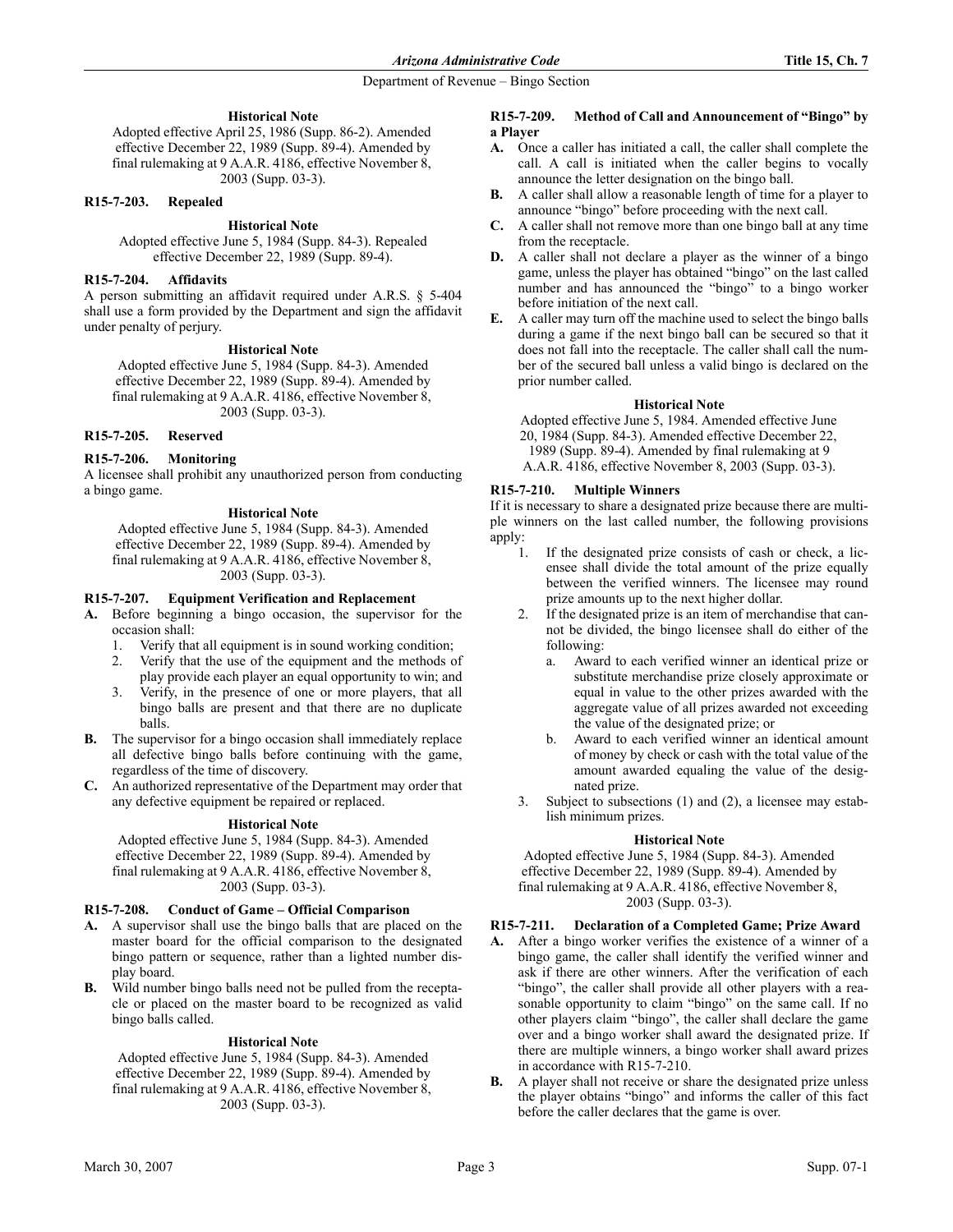# **Historical Note**

Adopted effective June 5, 1984 (Supp. 84-3). Amended effective December 22, 1989 (Supp. 89-4). Amended by final rulemaking at 9 A.A.R. 4186, effective November 8, 2003 (Supp. 03-3).

# **R15-7-212. Erroneous Calls**

- **A.** If a caller makes an error calling the number on a bingo ball or identifying the number of bingo balls called, the caller shall immediately correct the error before proceeding with the game. The caller shall not correct the error calling the number on the bingo ball or identifying the number of bingo balls called after the game is completed in accordance with R15-7- 211.
- **B.** If, as the result of correcting an error, a player would have obtained "bingo" on the correct number or another number already called, the licensee shall award the game prize to the winning player as if the correct number had been the last number called.
- **C.** If a player obtains "bingo" as a result of an erroneously called number, the licensee shall declare the bingo invalid. A licensee shall not award a prize based on an erroneous call.

# **Historical Note**

Adopted effective June 5, 1984 (Supp. 84-3). Amended effective April 25, 1986 (Supp. 86-2). Amended effective December 22, 1989 (Supp. 89-4). Amended by final rulemaking at 9 A.A.R. 4186, effective November 8, 2003 (Supp. 03-3).

# **R15-7-213. Verification of Winning Cards**

- **A.** After a player has announced "bingo" during a bingo game, a bingo worker shall verify whether the player's card has a winning bingo pattern in the presence of a disinterested player. Except as provided in subsections  $(A)(1)$  and  $(A)(2)$ , the bingo worker shall verify a winning bingo pattern by announcing the numbers from the player's card.
	- If a licensee's bingo equipment is manufactured to automatically verify winning bingo patterns, a bingo worker shall verify a winning bingo pattern by announcing the card identification number.
	- 2. For the cover-all bingo pattern, the bingo worker may announce the numbers not called during the bingo game.
- **B.** A bingo worker shall verify only one winning bingo pattern on a card per game.

# **Historical Note**

Adopted effective June 5, 1984 (Supp. 84-3). Amended effective April 25, 1986 (Supp. 86-2). Amended effective December 22, 1989 (Supp. 89-4). Amended by final rulemaking at 7 A.A.R. 3467, effective July 17, 2001 (Supp. 01-3).

# **R15-7-214. Arizona State Lottery Tickets**

A licensee may sell, or give as prizes, tickets or other chances to participate in the Arizona State Lottery.

# **Historical Note**

Adopted effective June 5, 1984 (Supp. 84-3). Amended by final rulemaking at 9 A.A.R. 4186, effective November 8, 2003 (Supp. 03-3).

# **R15-7-215. Sale of Bingo Cards**

- **A.** A licensee shall sell bingo cards on the premises where the game of bingo is to be played.
- **B.** A licensee shall not reserve cards for a player.

# **Historical Note**

Adopted effective June 5, 1984 (Supp. 84-3). Amended effective April 25, 1986 (Supp. 86-2). Amended effective

December 22, 1989 (Supp. 89-4). Amended by final rulemaking at 9 A.A.R. 4186, effective November 8, 2003 (Supp. 03-3).

# **R15-7-216. Duplicate Cards**

**A.** A licensee shall not use duplicate cards during a bingo game.

**B.** If a licensee determines that there are multiple winners in a single game with duplicate cards, the licensee shall notify the Department's Bingo Section within seven days from the date of occurrence.

# **Historical Note**

Adopted effective June 5, 1984 (Supp. 84-3). Amended effective April 25, 1986 (Supp. 86-2). Amended subsection B. effective December 22, 1989 (Supp. 89-4). Amended by final rulemaking at 9 A.A.R. 4186, effective November 8, 2003 (Supp. 03-3).

# **R15-7-217. Same-day Requirements for Play**

Any licensee conducting a bingo occasion shall sell cards, determine winners, and award all prizes within the same day. A bingo occasion begins when persons are admitted to the building or premises for the purpose of playing bingo.

# **Historical Note**

Adopted effective June 5, 1984 (Supp. 84-3). Amended effective December 22, 1989 (Supp. 89-4). Amended by final rulemaking at 9 A.A.R. 4186, effective November 8, 2003 (Supp. 03-3).

# **R15-7-218. Notice of Charges**

A bingo licensee shall, before the sale of cards for a bingo occasion, post a notice in a conspicuous place on the premises listing the charges for admission and cards. The licensee shall charge all players the publicly posted rates.

# **Historical Note**

Adopted effective June 5, 1984 (Supp. 84-3). Amended effective April 25, 1986 (Supp. 86-2). Amended effective December 22, 1989 (Supp. 89-4). Amended by final rulemaking at 9 A.A.R. 4186, effective November 8, 2003 (Supp. 03-3).

# **R15-7-219. Notice of Prizes**

- **A.** Before the sale of cards for an occasion, a licensee shall post a notice in a conspicuous place on the premises, describing the nature and dollar value of each prize, including the method of determining any substitute prize for multiple winners.
- **B.** If a licensee conducts a "split-the-pot" or "winner-take-all" special game, the licensee shall announce the dollar value of the minimum prize before the first number is called. The licensee shall announce the actual dollar value of the prize before the game is over.

# **Historical Note**

Adopted effective June 5, 1984 (Supp. 84-3). Amended effective December 22, 1989 (Supp. 89-4). Amended by final rulemaking at 9 A.A.R. 4186, effective November 8, 2003 (Supp. 03-3).

# **R15-7-220. Alternate Prize for Winning within a Specified Number of Calls**

- **A.** Within the dollar limits prescribed by A.R.S. § 5-406(P), a licensee may offer an alternate prize based on the number of calls within which a successful "bingo" is obtained, provided the licensee announces before the start of the game:
	- 1. The number of calls within which the "bingo" must be obtained, and
	- The type or dollar value of any alternate prize.
- **B.** In a bingo game offering an alternate prize for winning within a specified number of calls, the licensee shall have a disinter-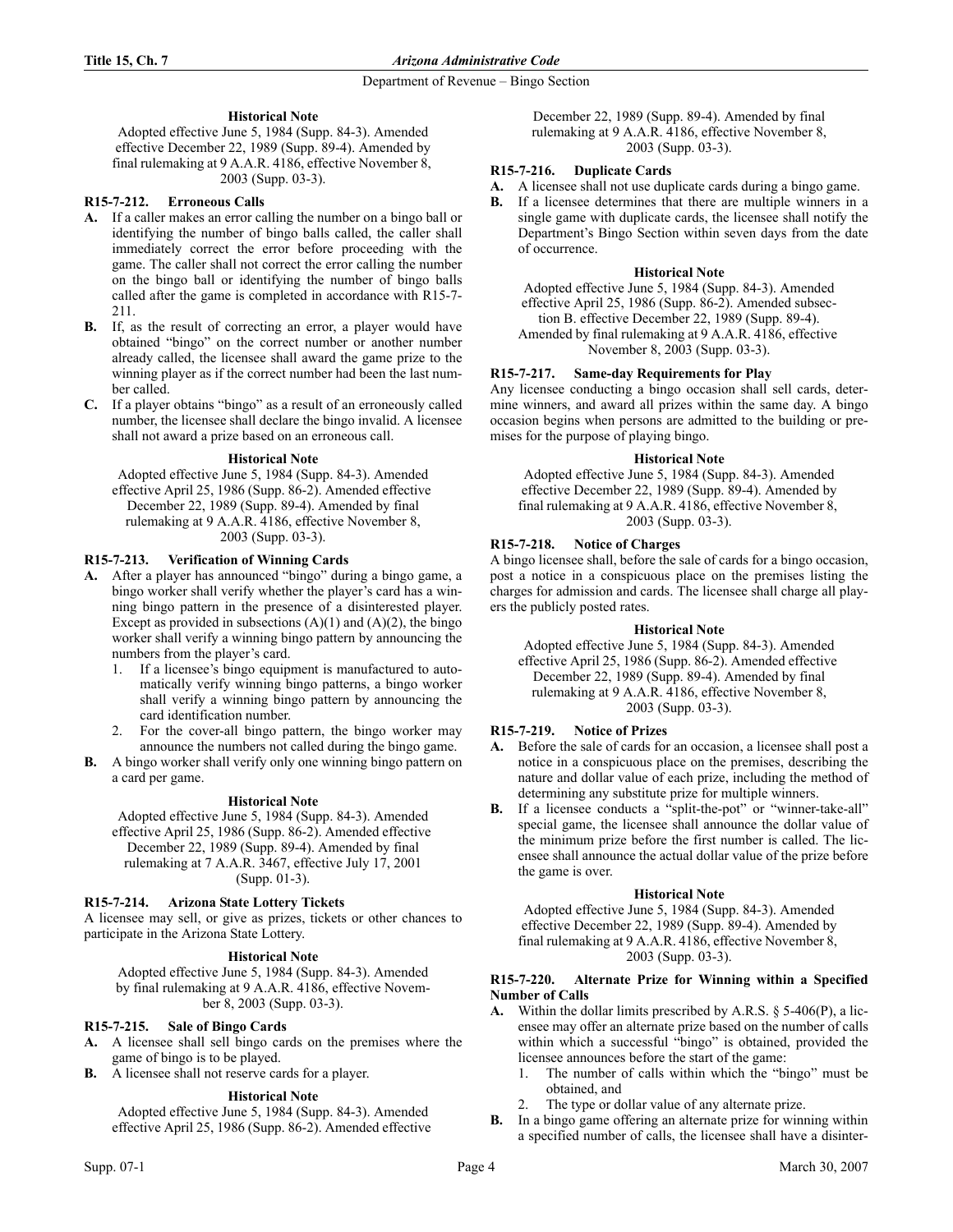ested player verify the number of balls called before the licensee awards any prize.

# **Historical Note**

Adopted effective June 5, 1984 (Supp. 84-3). Amended effective April 25, 1986 (Supp. 86-2). Amended subsection A effective December 22, 1989 (Supp. 89-4). Amended by final rulemaking at 9 A.A.R. 4186, effective November 8, 2003 (Supp. 03-3).

#### **R15-7-221. Availability of Rules and Statutes for Players**

A licensee shall have, on the premises during an occasion, a copy of this Chapter and A.R.S. Title 5, Chapter 4, available for inspection by any player upon request. The licensee shall post a notice in a prominent place on the premises stating that copies are available.

#### **Historical Note**

Adopted effective June 5, 1984 (Supp. 84-3). Amended effective December 22, 1989 (Supp. 89-4). Amended by final rulemaking at 9 A.A.R. 4186, effective November 8, 2003 (Supp. 03-3).

#### **R15-7-222. Inducements**

- **A.** A licensee that offers an inducement shall offer the inducement to all players on a nondiscriminatory basis.
- **B.** The value of an inducement in the form of tangible property is the difference between the property's fair market value and the discounted price. A licensee shall not offer or give away inducements with an aggregate value of more than \$250 per occasion.
- **C.** If a licensee wishes to offer a door prize as an inducement, the licensee shall comply with A.R.S.  $\S$  5-406(X) regarding the manner in which the licensee determines the winner of the door prize.
- **D.** A card given to a player at a reduced price, or without charge, in connection with the purchase of a card or cards is not an inducement.
- **E.** A card given away with no purchase required is an inducement and is valued at the rate posted under R15-7-218.

#### **Historical Note**

Adopted effective April 25, 1986 (Supp. 86-2). Amended effective December 22, 1989 (Supp. 89-4). Amended by final rulemaking at 9 A.A.R. 4186, effective November 8, 2003 (Supp. 03-3).

#### **R15-7-223. Minors Prohibited from Play**

No bingo card shall be sold or bingo prize awarded to any person under 18 years of age.

#### **Historical Note**

Adopted effective June 5, 1984 (Supp. 84-3).

#### **R15-7-224. Repealed**

#### **Historical Note**

Adopted effective June 5, 1984 (Supp. 84-3). Repealed effective December 22, 1989 (Supp. 89-4).

# **R15-7-225. Verification of Gross Receipts and Purchases**

- **A.** The supervisor for an occasion shall accurately complete a verification report form prescribed by the Department for the occasion. The verification report form shall include the following:
	- 1. The licensee's name and license number,
	- 2. The number of players,
	- 3. The name of the supervisor,
	- 4. The total number and dollar value of cards sold,
	- 5. The total income from cards sold,
	- 6. Itemization of bingo supplies sold,
	- 7. Itemization of inducements provided,
- 8. A cash reconciliation,
- The computation of adjusted gross receipts, and
- 10. A bingo game worksheet for tracking the income and prizes for each game.
- **B.** A licensee shall obtain invoices for all bingo supplies purchased by the licensee for resale to bingo patrons. The licensee shall retain these invoices with other records maintained under this Chapter.

#### **Historical Note**

Adopted effective April 25, 1986 (Supp. 86-2). Amended effective December 22, 1989 (Supp. 89-4). Amended by final rulemaking at 9 A.A.R. 4186, effective November 8, 2003 (Supp. 03-3).

# **R15-7-226. Legal Debts**

A licensee shall pay all expenses of bingo games when due. If a licensee incurs debt in violation of this Section, the licensee shall not enter into any arrangement or agreement to forgive the debt, unless otherwise authorized by law.

# **Historical Note**

Adopted effective June 5, 1984 (Supp. 84-3). Amended by final rulemaking at 9 A.A.R. 4186, effective November 8, 2003 (Supp. 03-3).

# **R15-7-227. Repealed**

# **Historical Note**

Adopted effective June 5, 1984 (Supp. 84-3). Amended effective April 25, 1986 (Supp. 86-2). Repealed effective December 22, 1989 (Supp. 89-4).

# **R15-7-228. Conditions for Deducting Mortgage Payments**

- **A.** A licensee may deduct mortgage payments from adjusted gross receipts for only one premises if the mortgage payments are a reasonable and bona fide expense under A.R.S. § 5- 107(G). If there are multiple owners conducting games on the same premises, the owners shall prorate the mortgage payment deduction among themselves, based on the owners' percentage of use of the premises.
- **B.** If no mortgage exists, taxes and insurance are considered ongoing expenses of the organization and the licensee shall not deduct taxes and insurance from bingo adjusted gross receipts. The licensee may deduct taxes and insurance from bingo net proceeds.
- **C.** A licensee shall purchase any premises on which the licensee intends to conduct bingo for a commercially reasonable purchase price. If the Department questions the reasonableness of the purchase price, the Department shall obtain an appraisal of the premises. The licensee may obtain and submit an independent appraisal by a certified appraiser that the Department shall consider in conjunction with the Department's appraisal.

#### **Historical Note**

Adopted effective June 5, 1984 (Supp. 84-3). Amended effective December 22, 1989 (Supp. 89-4). Amended by final rulemaking at 9 A.A.R. 4186, effective November 8, 2003 (Supp. 03-3).

# **R15-7-229. Repealed**

#### **Historical Note**

Adopted effective June 5, 1984 (Supp. 84-3). Amended effective April 25, 1986 (Supp. 86-2). Repealed effective December 22, 1989 (Supp. 89-4).

# **R15-7-230. Financial Report**

**A.** The financial report required under A.R.S. § 5-407 is due even if no occasions were held during the reporting period. A licensee may file the financial report in advance if the licensee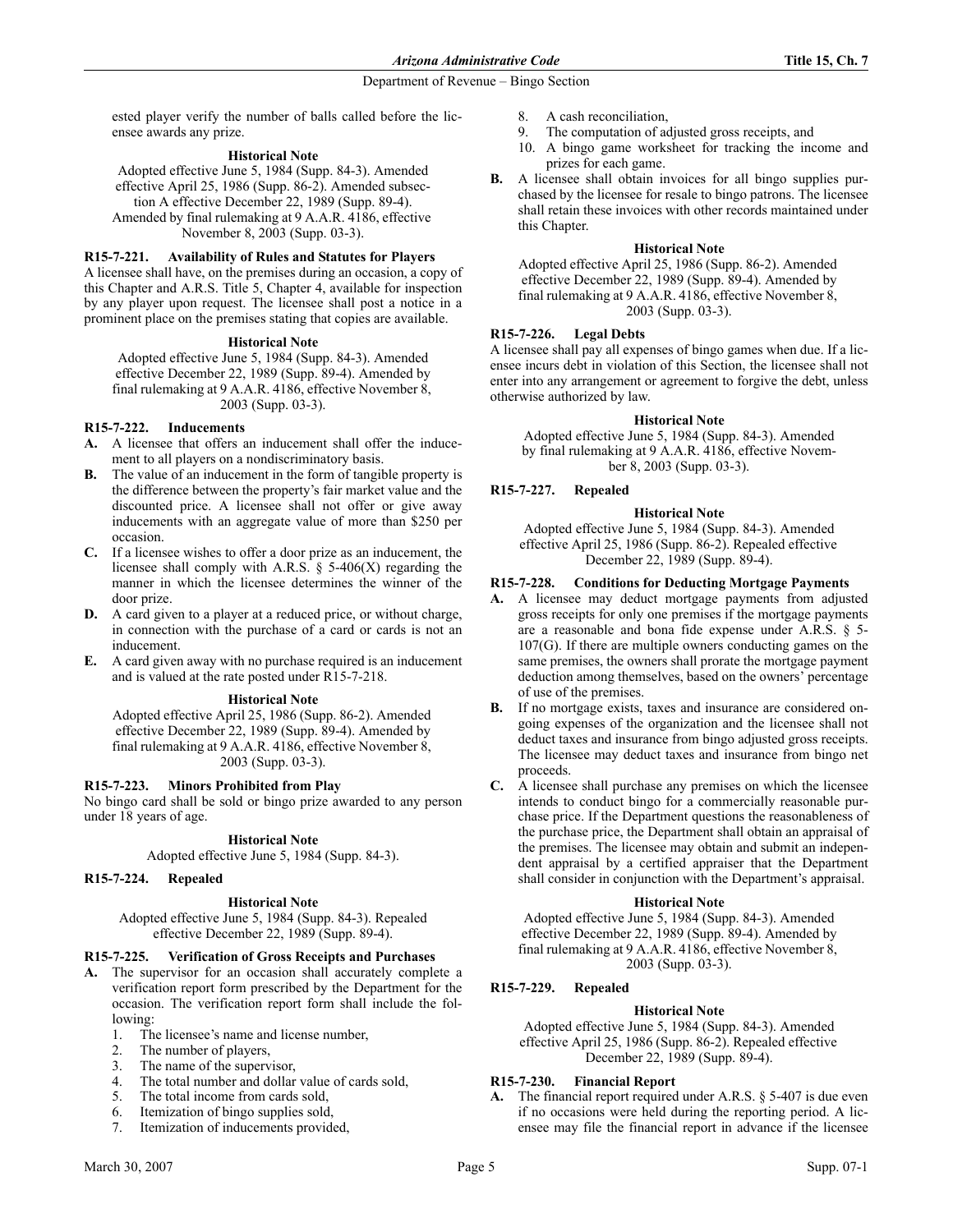knows that no occasions will be held and no bingo funds will be expended during the reporting period.

- **B.** A licensee shall report all interest earned on the licensee's special checking account or additional interest-bearing accounts required under A.R.S. § 5-407 as gross receipts during the reporting period in which the interest is received. The Department considers interest received when the financial institution credits the interest to the licensee's account.
- **C.** Financial reports that are filed in person are delinquent if received by the Department after the due date. If a licensee files a financial report by mail, the report is timely only if the financial report is postmarked on or before the due date. If a due date falls on Saturday, Sunday, or a legal holiday, the due date for filing is the business day following the Saturday, Sunday, or holiday.
- **D.** A licensee that makes an expenditure, other than a prize paid to a bingo winner, of \$300 or more during the reporting period shall include in the financial report the name and address of each person to whom \$300 or more was paid and the purpose of the expenditure.

#### **Historical Note**

Adopted effective June 5, 1984 (Supp. 84-3). Amended effective April 25, 1986 (Supp. 86-2). Amended effective December 22, 1989 (Supp. 89-4). Amended by final rulemaking at 9 A.A.R. 4186, effective November 8, 2003 (Supp. 03-3).

#### **R15-7-231. Repealed**

#### **Historical Note**

Adopted effective June 5, 1984 (Supp. 84-3). Amended effective December 22, 1989 (Supp. 89-4). Section repealed by final rulemaking at 9 A.A.R. 4186, effective November 8, 2003 (Supp. 03-3).

#### **R15-7-232. Bingo Bank Accounts**

- **A.** A licensee shall maintain only one, federally insured checking account for bingo purposes. The licensee shall maintain sufficient funds in the bingo checking account to cover all checks written. A licensee shall not stop payment on any prize check without first notifying the Department.
- **B.** A licensee may establish interest-bearing accounts that are federally insured. If the licensee transfers funds from an interest bearing account, the licensee shall directly transfer the funds into the bingo checking account before making any expenditure.

#### **Historical Note**

Adopted effective June 5, 1984 (Supp. 84-3). Amended effective April 25, 1986 (Supp. 86-2). Amended effective December 22, 1989 (Supp. 89-4). Amended by final rulemaking at 9 A.A.R. 4186, effective November 8, 2003 (Supp. 03-3).

#### **R15-7-233. Persons Permitted to Conduct Games; Compensation Allowed**

- **A.** A member or new member of a parent organization may work at a bingo occasion held by the parent organization's auxiliary. A member or new member of an auxiliary organization may work at a bingo occasion held by the auxiliary's parent organization.
- **B.** A licensee shall not pay and a bingo worker shall not accept a commission, salary, tips, or other compensation for rendering services related to bingo except as provided in A.R.S. § 5- 407(G)(8). The term "compensation" includes discount dinners or other functions conducted specifically for bingo workers.
- **C.** A licensee shall ensure that persons who participate in the conduct of bingo games satisfy membership requirements under

A.R.S. § 5-413 on and after the submission date of the affidavit required by R15-7-204.

#### **Historical Note**

Adopted effective June 5, 1984 (Supp. 84-3). Amended effective April 25, 1986 (Supp. 86-2). Amended effective December 22, 1989 (Supp. 89-4). Amended by final rulemaking at 9 A.A.R. 4186, effective November 8, 2003 (Supp. 03-3).

#### **R15-7-234. Informal Resolution after Investigation or Complaint**

- **A.** If, as the result of an investigation by the Department, the Department finds that an error or violation of a rule or statute has occurred, Department personnel shall direct the licensee to rectify the error or violation and discontinue any practice causing the error or violation. The Department shall send written confirmation of the directive to the licensee and to the complainant, if applicable, by certified mail.
- **B.** If the licensee disagrees with the Department's directive, the licensee may, within 10 days of the directive, request in writing an informal meeting with the Department's bingo administrator. Within 30 days after receipt of the request, the Department shall send written notice of the Department's final decision to the licensee by certified mail.
- **C.** If a licensee fails to comply with a directive of the Department, the Department may institute suspension or revocation procedures, based on the severity of the violation. The licensee may appeal a suspension or revocation decision under A.R.S. Title 41, Chapter 6, Article 10.

# **Historical Note**

Adopted effective June 5, 1984 (Supp. 84-3). Amended effective December 22, 1989 (Supp. 89-4). Amended by final rulemaking at 9 A.A.R. 4186, effective November 8, 2003 (Supp. 03-3).

#### **ARTICLE 3. LICENSING PROVISIONS**

#### **R15-7-301. Repealed**

#### **Historical Note**

Adopted effective June 5, 1984 (Supp. 84-3). Amended effective April 25, 1986 (Supp. 86-2). Amended effective December 22, 1989 (Supp. 89-4). Section repealed by final rulemaking at 9 A.A.R. 4186, effective November 8, 2003 (Supp. 03-3).

#### **R15-7-302. Change in Ownership for Class A License**

If a Class A licensee is not a natural person, the manager shall notify the Department of any change in licensee ownership or control within 30 days after the effective date of the change.

#### **Historical Note**

Adopted effective June 5, 1984 (Supp. 84-3). Amended effective December 22, 1989 (Supp. 89-4). Amended by final rulemaking at 9 A.A.R. 4186, effective November 8, 2003 (Supp. 03-3).

#### **R15-7-303. Change of Name**

A licensee shall notify the Department of a change in the name under which the licensee is operating within seven days of the effective date of the change.

#### **Historical Note**

Adopted effective June 5, 1984 (Supp. 84-3). Amended effective December 22, 1989 (Supp. 89-4). Amended by final rulemaking at 9 A.A.R. 4186, effective November 8, 2003 (Supp. 03-3).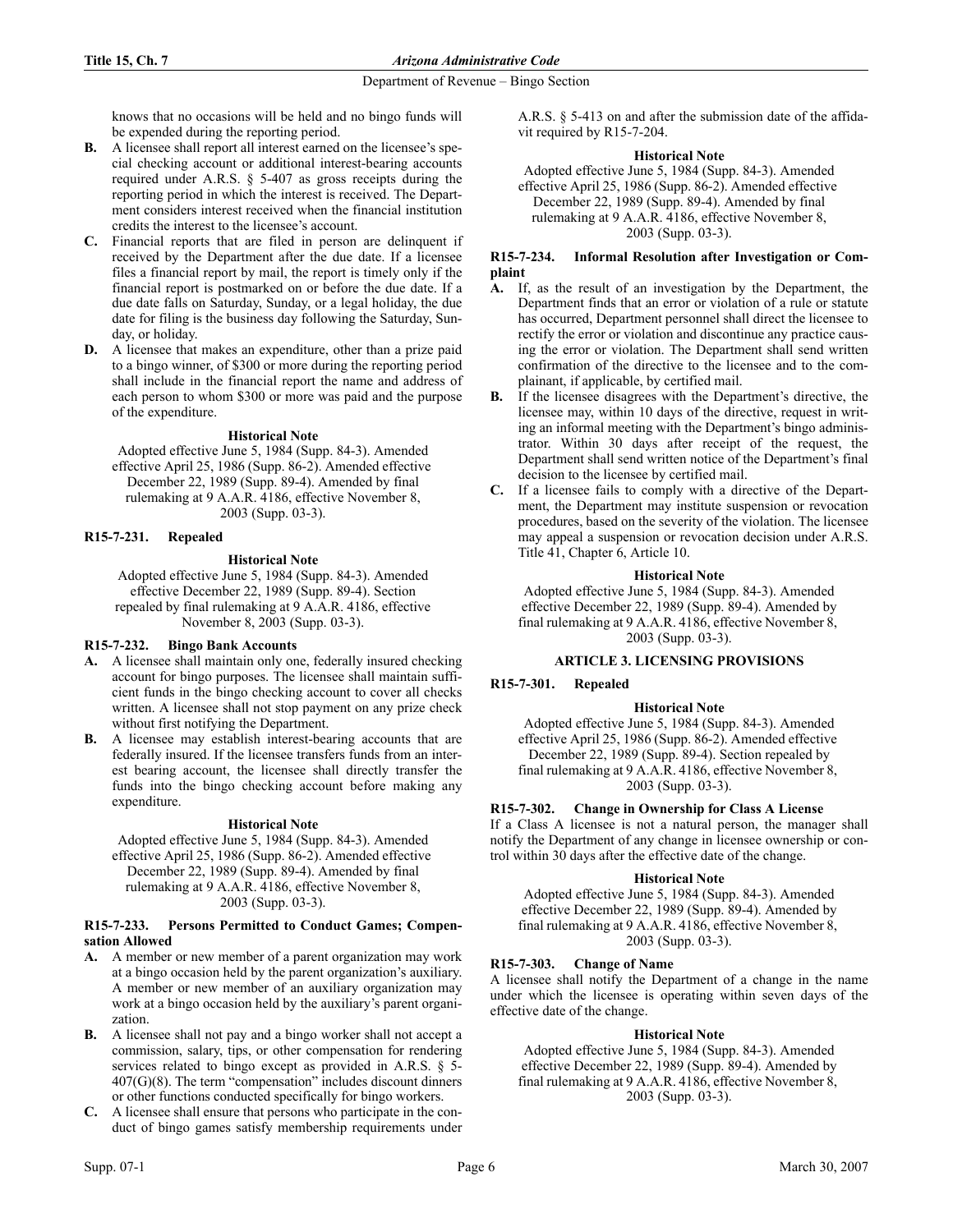# **R15-7-304. Changes to the License**

A licensee shall conduct bingo occasions on days, at times, and with personnel listed on the license approved by the Department. The licensee shall obtain prior written consent of the Department before making any changes from information stated on its licensee.

#### **Historical Note**

Adopted effective June 5, 1984 (Supp. 84-3). Amended effective April 25, 1986 (Supp. 86-2). Amended effective December 22, 1989 (Supp. 89-4). Amended by final rulemaking at 9 A.A.R. 4186, effective November 8, 2003 (Supp. 03-3).

# **R15-7-305. Change of Mailing Address**

A licensee shall notify the Department in writing of any change in mailing address within seven days of the effective date of the change. The licensee shall specify whether the change is for mailing purposes only.

#### **Historical Note**

Adopted effective June 5, 1984 (Supp. 84-3). Amended by final rulemaking at 9 A.A.R. 4186, effective November 8, 2003 (Supp. 03-3).

#### **R15-7-306. Termination of License**

Upon termination of bingo operations, the licensee shall surrender its bingo license to the Department, accompanied by a written statement that provides the date operations terminated. The surrender of the license is effective as of the date on the Department's written acceptance of the surrender. The Department may withhold its acceptance of the surrender if the licensee is being investigated or if suspension or revocation procedures are pending.

#### **Historical Note**

Adopted effective June 5, 1984 (Supp. 84-3). Amended effective December 22, 1989 (Supp. 89-4). Amended by final rulemaking at 9 A.A.R. 4186, effective November 8, 2003 (Supp. 03-3).

#### **R15-7-307. Cancellation of an Occasion**

A licensee may cancel a bingo occasion after providing written notice to and obtaining approval from the Department, except that, in the case of an emergency, the licensee shall notify the Department in writing within three days after the scheduled date of the occasion and provide the reason for the cancellation.

#### **Historical Note**

Adopted effective April 25, 1986 (Supp. 86-2). Amended effective December 22, 1989 (Supp. 89-4). Amended by final rulemaking at 9 A.A.R. 4186, effective November 8, 2003 (Supp. 03-3).

# **R15-7-308. Initial License Application Time-frames**

- **A.** For an initial license, the overall time-frame described in A.R.S. § 41-1072(2) is 60 calendar days.
- **B.** For an initial license, the administrative completeness review time-frame described in A.R.S. § 41-1072(1) is 30 calendar days and begins on the date the Department receives the license application package required by A.R.S. §§ 5-403(B) and 5-404.
	- 1. The Department shall notify the applicant if the package is incomplete. The notice shall specify what information is missing. If the Department does not provide notice to the applicant, the license application package shall be deemed complete at the end of the administrative completeness review time-frame.
	- 2. An applicant with an incomplete license application package shall supply the missing information within 30 calendar days from the date of the notice. The 30-calendar-day time-frame for the Department to finish the

administrative review is suspended from the date the Department notifies the applicant of missing information until the date the Department receives the information.

- If an applicant fails to submit a complete license application package within 30 calendar days from the notice, the Department shall close the file. An applicant whose file has been closed and who later wishes to obtain a license shall submit a new application.
- **C.** For an initial license, the substantive review time-frame described in A.R.S. § 41-1072(3) is 30 calendar days and begins at the end of the administrative completeness review time-frame.
	- 1. As part of the substantive review, the Department may schedule a visit to the premises.
	- 2. At the end of the substantive review time-frame, the Department shall issue a license if the applicant and the premises meet the requirements of A.R.S. § 5-401 et seq. and these rules, or a written notice of denial if the applicant or the premises do not meet requirements of A.R.S. § 5-401 et seq. and these rules.
- **D.** For the purposes of this Section, if the last day of the timeframe falls on a Saturday, Sunday, or legal holiday, the timeframe shall end on the next calendar day which is not a Saturday, Sunday, or legal holiday.

#### **Historical Note**

Adopted effective November 19, 1997 (Supp. 97-4).

# **ARTICLE 4. TAX PROVISIONS**

# **R15-7-401. Repealed**

# **Historical Note**

Adopted effective June 5, 1984 (Supp. 84-3). Amended effective December 22. 1989 (Supp. 89-4). Section repealed by final rulemaking at 9 A.A.R. 4186, effective November 8, 2003 (Supp. 03-3).

# **R15-7-402. Excess Payments**

If, after examination of a financial report, the Department determines that the licensee has paid more than the tax lawfully due, the Department shall refund the excess payment or, at the option of the licensee, issue credit equivalent to the excess payment against future tax liability.

#### **Historical Note**

Adopted effective June 5, 1984 (Supp. 84-3). Amended effective December 22. 1989 (Supp. 89-4). Amended by final rulemaking at 9 A.A.R. 4186, effective November 8, 2003 (Supp. 03-3).

# **R15-7-403. Payment under Protest**

If a licensee pays any tax, penalty, or interest under protest, the licensee shall submit the protest in writing. The licensee may pursue a protest under A.R.S. Title 41, Chapter 6, Article 10.

#### **Historical Note**

Adopted effective June 5, 1984 (Supp. 84-3). Amended effective December 22, 1989 (Supp. 89-4). Amended by final rulemaking at 9 A.A.R. 4186, effective November 8, 2003 (Supp. 03-3).

# **R15-7-404. Repealed**

# **Historical Note**

Adopted effective June 5, 1984 (Supp. 84-3). Repealed effective December 22, 1989 (Supp. 89-4).

# **R15-7-405. Deficiencies; Payment; Appeal**

**A.** If the Department determines that additional tax is due, the Department shall issue an assessment for the additional tax due plus any applicable penalty and interest. In any assessment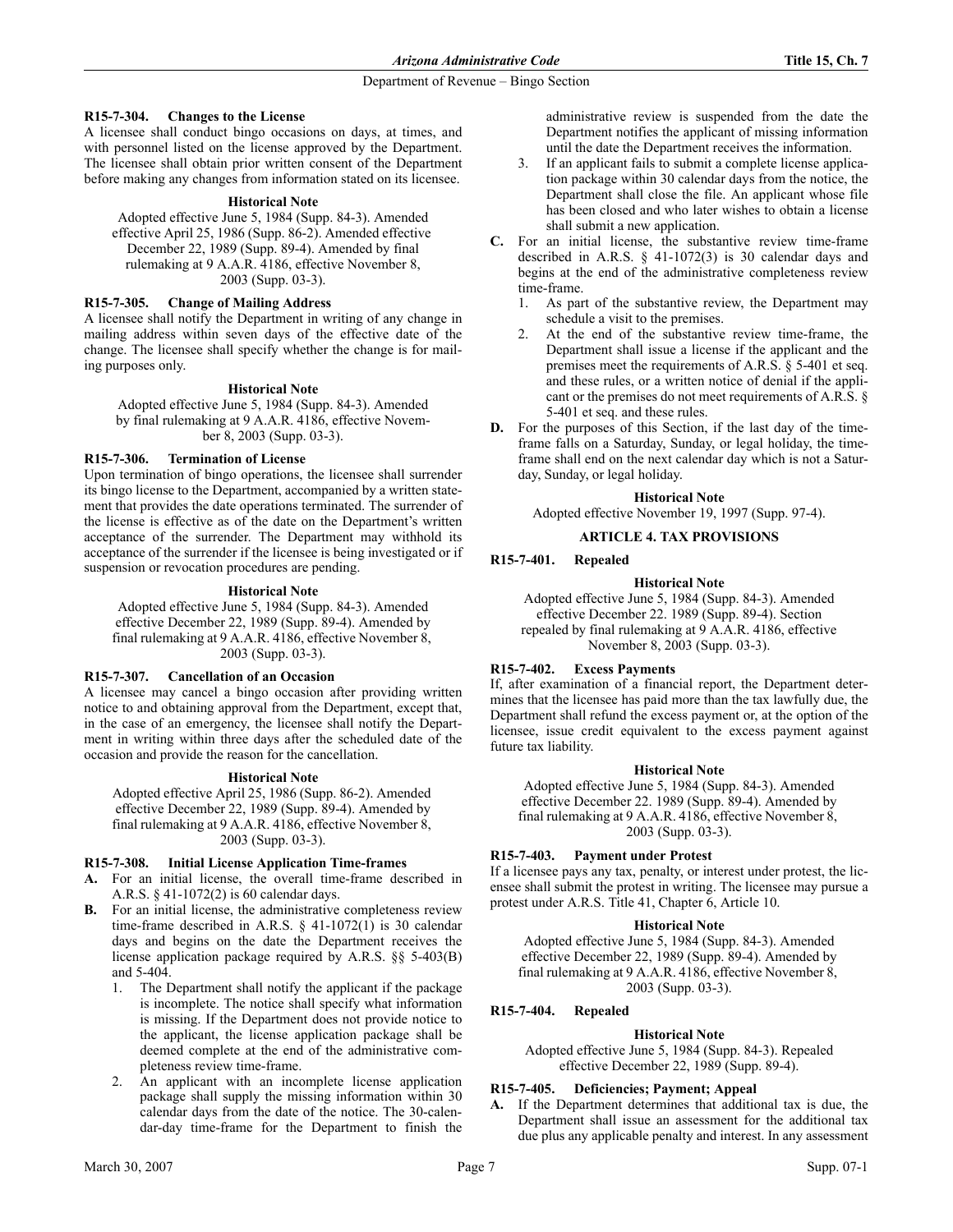#### **Title 15, Ch. 7** *Arizona Administrative Code*

Department of Revenue – Bingo Section

the Department shall indicate the taxable income for the period of the audit, the tax that should have been paid, the tax actually paid, the additional tax due, and the amount of any penalty and interest owed. The Department shall mail an assessment by certified mail to the last known address of the licensee.

- **B.** If a licensee fails to make a report as required under A.R.S. § 5-407, the Department shall obtain facts upon which to base an assessment. The Department may issue a subpoena requiring the licensee, its employees, and its agents to testify under oath.
- **C.** A licensee may, within 30 days of receipt of an additional assessment or tax determination, file a petition for a hearing, correction, or redetermination of the Department's assessment. The licensee shall file the petition under A.R.S. Title 41, Chapter 6, Article 10.

# **Historical Note**

Adopted effective June 5, 1984 (Supp. 84-3). Amended by final rulemaking at 9 A.A.R. 4186, effective November 8, 2003 (Supp. 03-3).

# **ARTICLE 5. SUSPENSION; REVOCATION; APPEALS**

# **R15-7-501. Repealed**

#### **Historical Note**

Adopted effective June 5, 1984 (Supp. 84-3). Amended effective December 22, 1989 (Supp. 89-4). Section repealed by final rulemaking at 6 A.A.R. 75, effective December 9, 1999 (Supp. 99-4).

# **R15-7-502. Suspension of License and Right of Appeal**

- **A.** The Department shall issue any notice of suspension under A.R.S. § 41-1092.11 and this Chapter.
- **B.** Except as provided in subsection (C), the Department shall send a written suspension notice by certified mail. The Department shall include grounds for suspension and duration of the suspension in the notice, and indicate either:
	- 1. That the suspension takes effect only after public hearing. The licensee may, within 30 days after receiving the notice of suspension, request in writing the modification or vacation of the notice of suspension. The licensee shall state with particularity the licensee's objections to the notice of suspension; or
	- That summary suspension is necessary for public health, safety, or welfare and that the Department has ordered summary suspension of the license pending proceedings for revocation or other action.
- **C.** The Department may give notice of summary suspension orally or in writing, based on considerations of public health, safety, or welfare. If given orally, the Department shall send a written confirmation of the oral notice that contains the same information required in subsection (B) within three work days.

#### **Historical Note**

Adopted effective June 5, 1984 (Supp. 84-3). Amended effective December 22, 1989 (Supp. 89-4). Amended by final rulemaking at 9 A.A.R. 4186, effective November 8, 2003 (Supp. 03-3).

#### **R15-7-503. Revocation of License and Right of Appeal**

The Department shall notify a licensee in writing, under A.R.S. § 41-1092.11, of license revocation. The Department shall specify the grounds for revocation in the notice. The licensee may, within 30 days after receiving the notice, request in writing modification or vacation of the revocation decision. The appellant shall state with particularity the appellant's objections to the notice of revocation.

#### **Historical Note**

Adopted effective June 5, 1984 (Supp. 84-3). Amended effective December 22, 1989 (Supp. 89-4). Amended by final rulemaking at 9 A.A.R. 4186, effective November 8, 2003 (Supp. 03-3).

#### **R15-7-504. Injunction Against Conducting a Bingo Game after Suspension or Revocation**

If a licensee conducts or attempts to conduct any bingo game after license suspension or revocation, the Department shall request that the Attorney General's Office initiate legal action to enjoin the activity.

#### **Historical Note**

Adopted effective June 5, 1984 (Supp. 84-3). Amended effective December 22, 1989 (Supp. 89-4). Amended by final rulemaking at 9 A.A.R. 4186, effective November 8, 2003 (Supp. 03-3).

# **ARTICLE 6. REPEALED**

**R15-7-601. Reserved**

#### **R15-7-602. Repealed**

# **Historical Note**

Adopted effective June 5, 1984 (Supp. 84-3). Amended effective December 22, 1989 (Supp. 89-4). Section repealed by final rulemaking at 13 A.A.R. 1125, effective May 5, 2007 (Supp. 07-1).

# **R15-7-603. Repealed**

# **Historical Note**

Adopted effective June 5, 1984 (Supp. 84-3). Amended effective December 22, 1989 (Supp. 89-4). Section repealed by final rulemaking at 13 A.A.R. 1125, effective May 5, 2007 (Supp. 07-1).

**R15-7-604. Repealed**

#### **Historical Note**

Adopted effective June 5, 1984 (Supp. 84-3). Amended effective December 22, 1989 (Supp. 89-4). Section repealed by final rulemaking at 13 A.A.R. 1125, effective May 5, 2007 (Supp. 07-1).

# **R15-7-605. Reserved**

**R15-7-606. Repealed**

#### **Historical Note**

Adopted effective June 5, 1984 (Supp. 84-3). Amended effective December 22, 1989 (Supp. 89-4). Section repealed by final rulemaking at 13 A.A.R. 1125, effective May 5, 2007 (Supp. 07-1).

#### **R15-7-607. Repealed**

#### **Historical Note**

Adopted effective June 5, 1984 (Supp. 84-3). Amended effective December 22, 1989 (Supp. 89-4). Section repealed by final rulemaking at 6 A.A.R. 75, effective December 9, 1999 (Supp. 99-4).

#### **R15-7-608. Repealed**

# **Historical Note**

Adopted effective June 5, 1984 (Supp. 84-3). Amended effective December 22, 1989 (Supp. 89-4). Section repealed by final rulemaking at 13 A.A.R. 1125, effective May 5, 2007 (Supp. 07-1).

# **R15-7-609. Repealed**

# **Historical Note**

Adopted effective June 5, 1984 (Supp. 84-3). Amended effective December 22, 1989 (Supp. 89-4). Section repealed by final rulemaking at 6 A.A.R. 75, effective